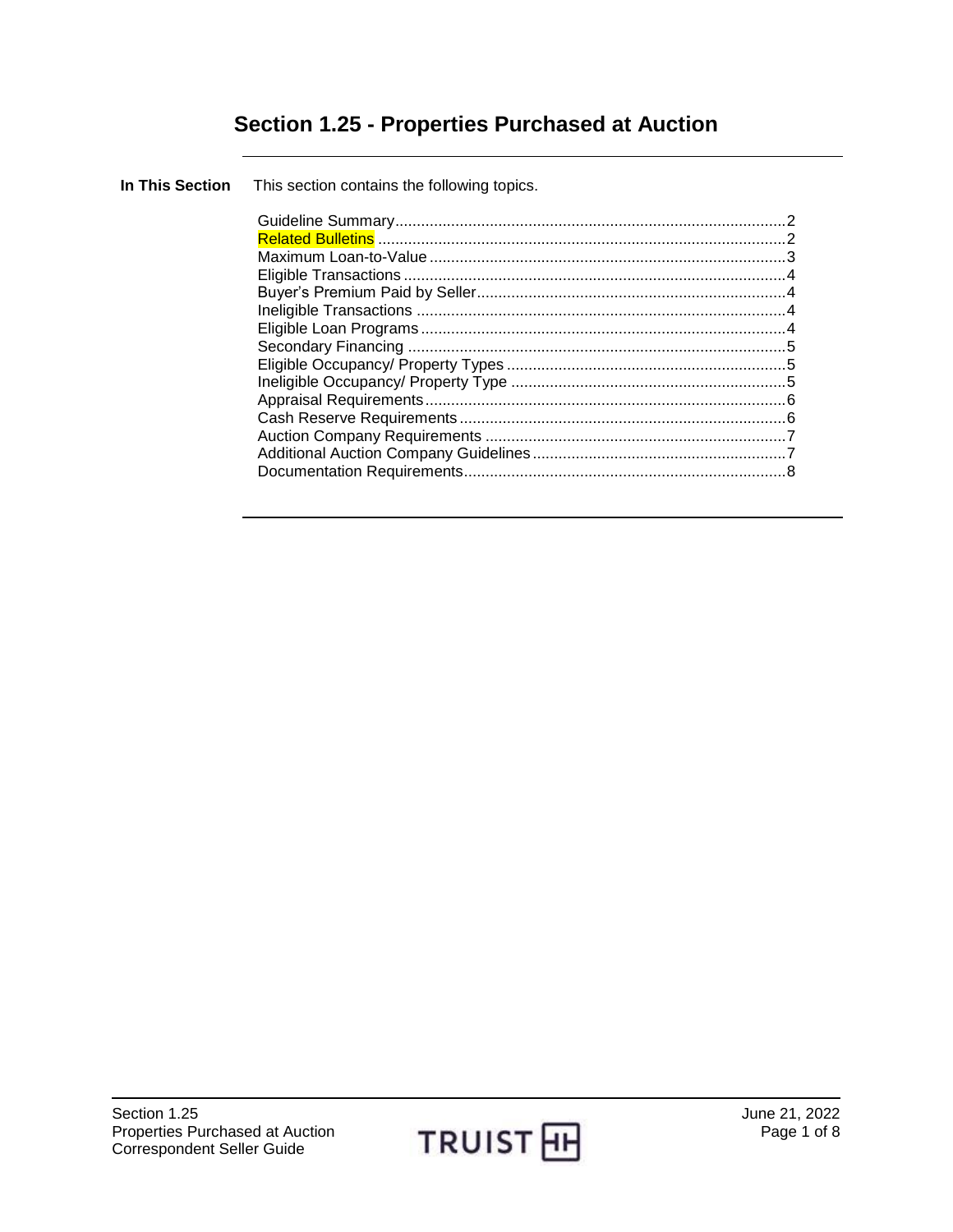<span id="page-1-0"></span>

| <b>Guideline</b><br><b>Summary</b> | These guidelines apply to any transaction in which the borrower is purchasing a<br>property by auction method, either through an online auction, live on-site auction,<br>or commissioner's sale (foreclosure auction or courthouse steps auction.)<br>guidelines <b>do</b> not apply to properties purchased<br>These<br>by<br>$\bullet$<br>investment/management companies then resold to the borrower.<br>It is imperative that the property sold at auction meet certain criteria in order for<br>$\bullet$<br>Truist to purchase the loan.<br>Guidelines not addressed in this document will follow the applicable first<br>$\bullet$<br>mortgage program guidelines.<br><b>Agency Loan Programs</b><br>$\bullet$<br>Follow the appraisal requirements outlined in this document for all Agency,<br>Agency Plus, and Agency Plus Select transactions.<br>All other guidelines outlined in this document do not apply to Agency,<br>Agency Plus, and Agency Plus Select transactions.<br><b>Government Loan Programs</b><br>$\bullet$<br>Follow the applicable first mortgage program guidelines. |
|------------------------------------|-------------------------------------------------------------------------------------------------------------------------------------------------------------------------------------------------------------------------------------------------------------------------------------------------------------------------------------------------------------------------------------------------------------------------------------------------------------------------------------------------------------------------------------------------------------------------------------------------------------------------------------------------------------------------------------------------------------------------------------------------------------------------------------------------------------------------------------------------------------------------------------------------------------------------------------------------------------------------------------------------------------------------------------------------------------------------------------------------------|
| <b>Related</b><br><b>Bulletins</b> | Related bulletins are provided below in PDF format. To view the list of published<br>bulletins, select the applicable year below.<br>2022<br>2021<br>2020                                                                                                                                                                                                                                                                                                                                                                                                                                                                                                                                                                                                                                                                                                                                                                                                                                                                                                                                             |

<span id="page-1-1"></span>**Note:** No bulletins were published in 2019.

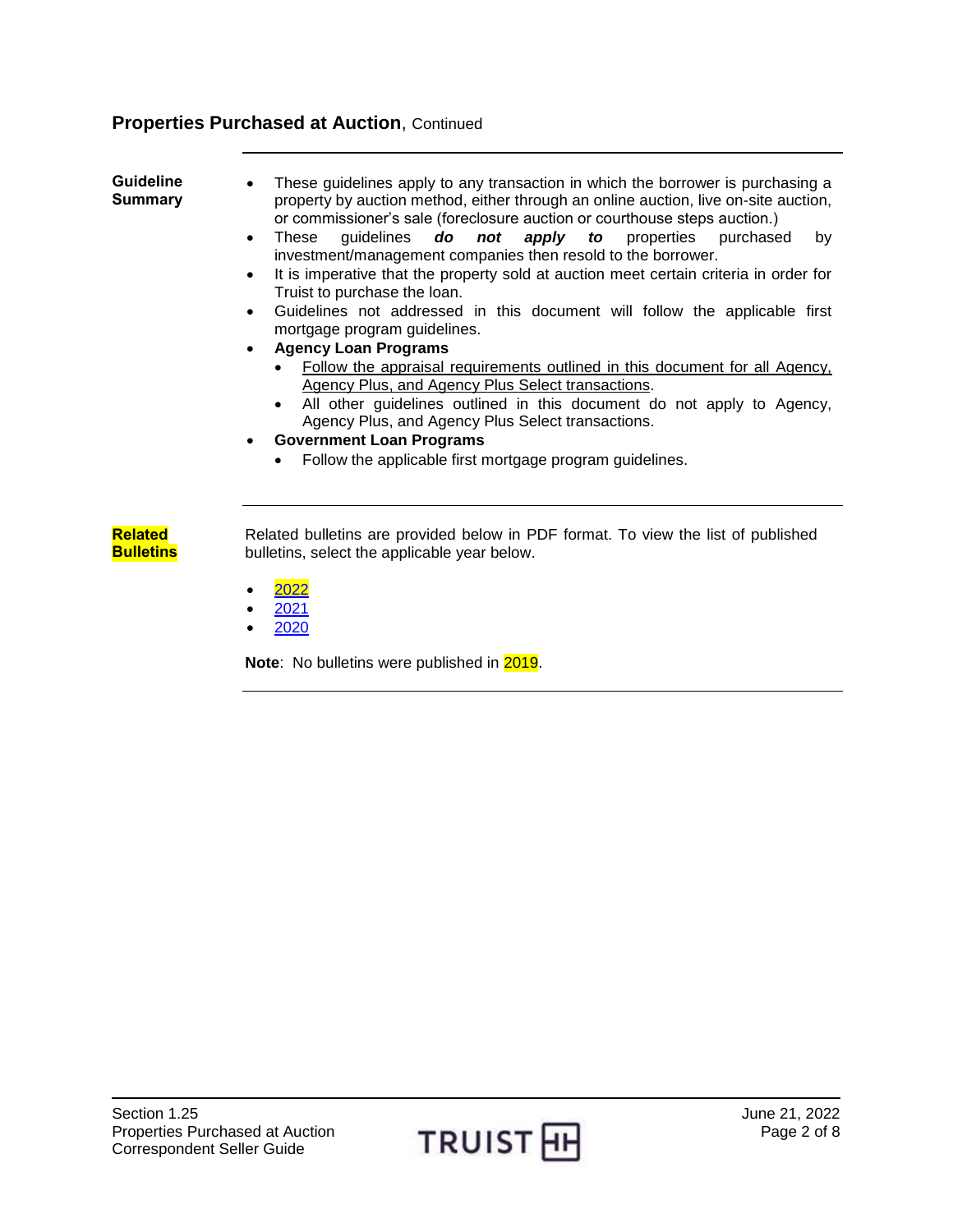<span id="page-2-0"></span>

| <b>Maximum</b><br>Loan-to-Value | The auction terms must be included as part of the purchase contract provided to<br>$\bullet$<br>the appraiser for review.<br>The underwriter should review the purchase contract to ensure the buyer's<br>$\bullet$<br>premium or auction fee is clearly disclosed and not greater than 10% of the sales<br>price.<br>The LTV for auctioned properties must meet the specific first mortgage program<br>$\bullet$<br>requirements.<br>For ALL eligible loan programs, if the subject property is located in a declining<br>$\bullet$<br>market, the maximum LTV must be reduced by 5%. |
|---------------------------------|----------------------------------------------------------------------------------------------------------------------------------------------------------------------------------------------------------------------------------------------------------------------------------------------------------------------------------------------------------------------------------------------------------------------------------------------------------------------------------------------------------------------------------------------------------------------------------------|
|                                 | <b>Note:</b> A property shall be deemed to be located in a declining market if either of<br>the following apply:<br>The appraiser marked the appraisal report that property values are declining<br>or referenced that values are declining in the appraisal comments, or<br>the <b>Declining Market Index</b> indicates a declining market.<br>The LTV is calculated by using the <i>lesser</i> of the "Final Purchase Price" or the<br>$\bullet$                                                                                                                                     |
|                                 | current appraised value.<br>Notes:<br>The "Final Purchase Price" is the total of the amount of the bid ("Bid Price")<br>PLUS the Buyer's Premium (typically 5-10% of the bid price).<br>Any fees paid by the borrower (i.e. commission fees), including the buyer's<br>premium, must be added to the purchase price and reflected on the sales<br>contract for a final purchase price.<br>Fees paid by the borrower in addition to the final purchase price are not<br>acceptable.                                                                                                     |

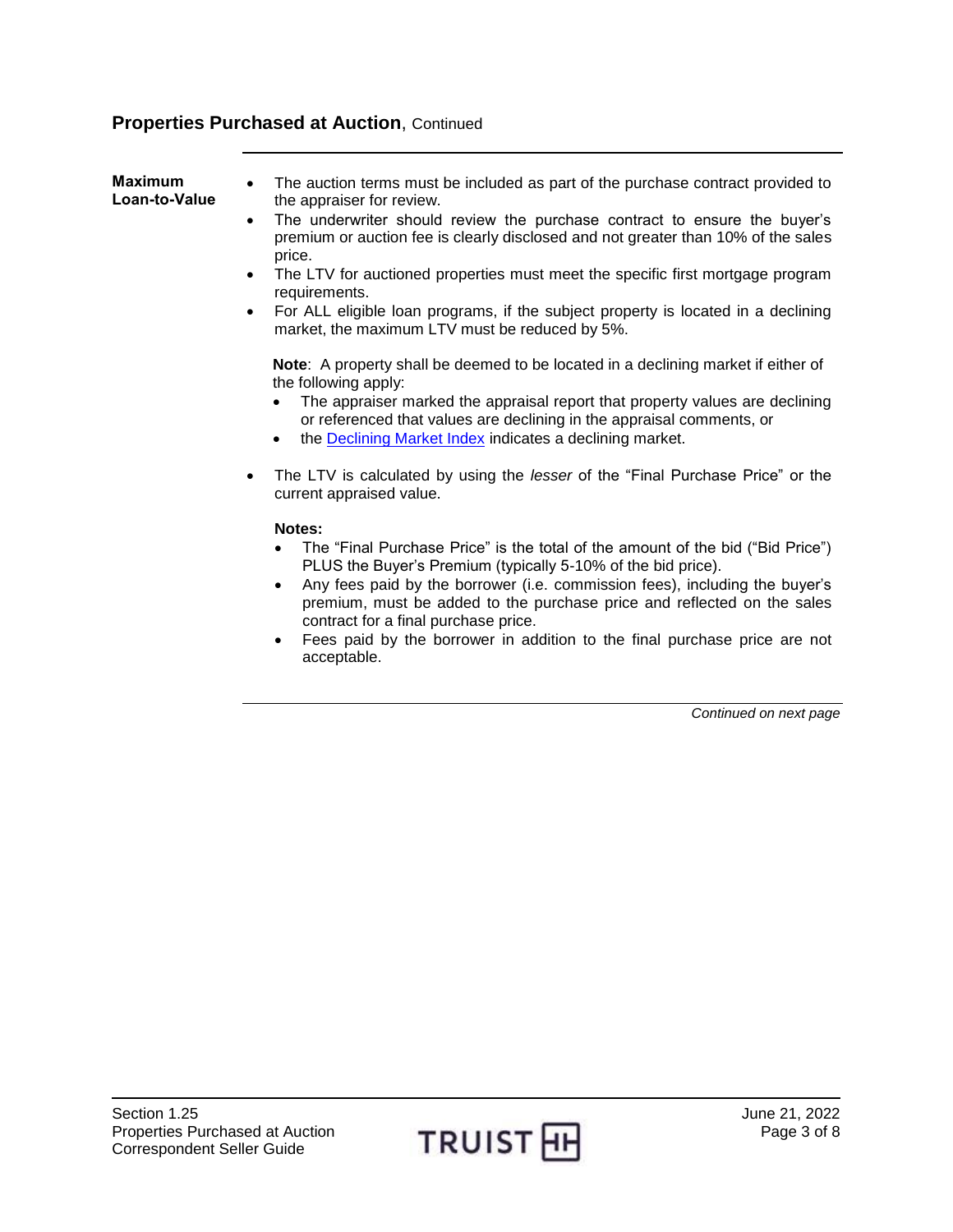<span id="page-3-1"></span><span id="page-3-0"></span>

| <b>Eligible</b><br><b>Transactions</b>      | Eligible for purchase transactions (traditionally underwritten and AUS processed)<br>ONLY.<br>At the conclusion of the auction, the borrower pays a percentage (typically 5%)<br>$\bullet$<br>of the final purchase price as earnest money deposit.<br>These guidelines only apply to properties purchased by our borrower at auction<br>$\bullet$<br>applicable<br>to<br>properties<br>purchased<br>bulk<br>and<br>is<br>not<br>in.<br>by<br>an<br>investment/management company then resold to the borrower.<br>References:<br>See the "Eligible Loan Programs" topic subsequently presented in this document<br>for additional information regarding eligible loan programs.<br>See the applicable first mortgage program product description in the<br>٠<br>Correspondent Seller Guide for additional information regarding AUS eligibility. |
|---------------------------------------------|--------------------------------------------------------------------------------------------------------------------------------------------------------------------------------------------------------------------------------------------------------------------------------------------------------------------------------------------------------------------------------------------------------------------------------------------------------------------------------------------------------------------------------------------------------------------------------------------------------------------------------------------------------------------------------------------------------------------------------------------------------------------------------------------------------------------------------------------------|
| Buyer's<br><b>Premium Paid</b><br>by Seller | In addition to the commission paid by the Seller to an Auction Company for the<br>$\bullet$<br>sale of their property, a "Buyer's Premium" may be imposed.<br>The amount of the "Buyer's Premium" is calculated as a percentage, set by the<br>$\bullet$<br>auction company, of the "Final Bid Price."<br>The Buyer's Premium is added to the "Final Bid Price" creating the "Purchase<br>$\bullet$<br>Price" that appears on the sales contract.<br>Because the "Buyer's Premium" is financed by the Purchaser/Borrower, the<br>$\bullet$<br>amount owed to the Auction Company may be deducted from the proceeds of<br>the sale being paid to the Seller at closing as reflected on the Settlement<br>statement.                                                                                                                               |
| Ineligible<br><b>Transactions</b>           | Refinance transactions<br>Construction lending (One-time and two-time closings)<br>$\bullet$<br>Rehabilitation lending<br>$\bullet$                                                                                                                                                                                                                                                                                                                                                                                                                                                                                                                                                                                                                                                                                                              |
| <b>Eligible Loan</b><br><b>Programs</b>     | Except as outlined below, all Truist full documentation first mortgage loan programs<br>are eligible in conjunction with auctioned property transactions.<br>Notes:<br>All transactions involving auctioned properties are subject to Truist's Declining<br>Markets Guidelines.<br>A property shall be deemed to be located in a declining market if either of the<br>$\bullet$<br>following apply:<br>The appraiser marked the appraisal report that property values are declining<br>or referenced that values are declining in the appraisal comments, or<br>the Declining Market Index indicates a declining market.                                                                                                                                                                                                                         |

<span id="page-3-3"></span><span id="page-3-2"></span>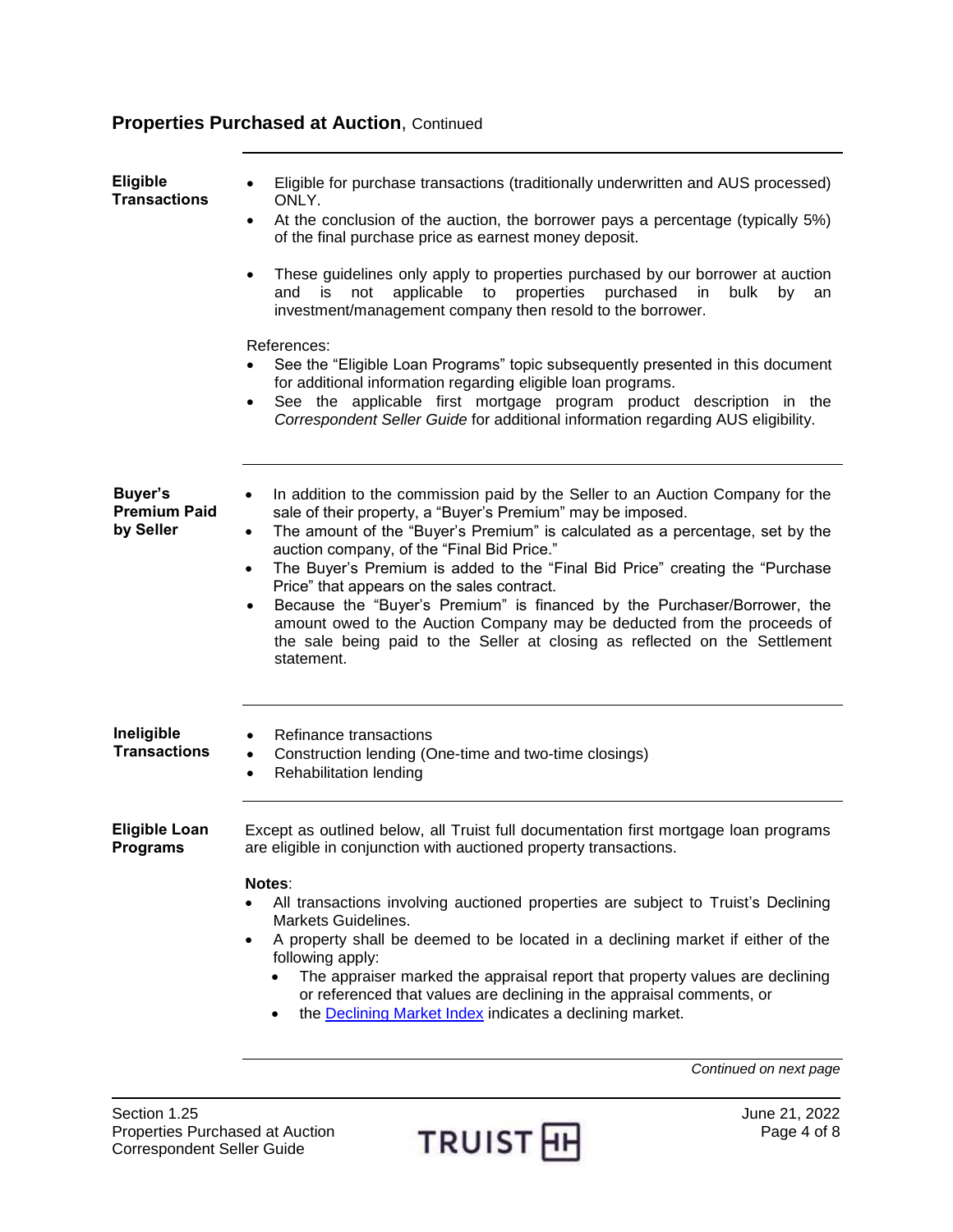<span id="page-4-1"></span><span id="page-4-0"></span>

| <b>Secondary</b><br><b>Financing</b>                   | Secondary financing is NOT allowed in conjunction with auctioned property<br>transactions.                                                                                                                                                                                                                                                                                                                                                                                                                                                                                                                                                                                                                                                                                                                                                                                                                                                                                                                                                                                                        |
|--------------------------------------------------------|---------------------------------------------------------------------------------------------------------------------------------------------------------------------------------------------------------------------------------------------------------------------------------------------------------------------------------------------------------------------------------------------------------------------------------------------------------------------------------------------------------------------------------------------------------------------------------------------------------------------------------------------------------------------------------------------------------------------------------------------------------------------------------------------------------------------------------------------------------------------------------------------------------------------------------------------------------------------------------------------------------------------------------------------------------------------------------------------------|
| <b>Eligible</b><br>Occupancy/<br><b>Property Types</b> | All eligible occupancy/property types must meet the specific first mortgage program<br>eligibility guidelines. Eligible occupancy/property types in conjunction with auctioned<br>property transactions include:<br>Primary residences<br>$\bullet$<br>Second Homes<br>$\bullet$<br>Investment properties<br>$\bullet$<br>Single family dwellings (attached and detached)<br>$\bullet$<br>2-4 unit properties<br>PUDs, and<br>Condominiums, including condo conversions.<br>$\bullet$<br>Condominiums purchased at auction must meet the following additional<br>requirements:<br>The condominium must be warrantable.<br>Reference: See Section 1.06: Condominium and PUD Approval<br>Requirements located under the General Section of the Correspondent<br>Seller's Guide for additional information.<br>The auction sales price must be at least half of the last known listing<br>$\bullet$<br>price of the subject property.<br>If the Developer is selling the property at auction, the sales contract<br>$\bullet$<br>must contain an adjustment clause that provides for price reduction |
|                                                        | based on values established at subsequent auctions for all transactions<br>where the loan closing is pending.                                                                                                                                                                                                                                                                                                                                                                                                                                                                                                                                                                                                                                                                                                                                                                                                                                                                                                                                                                                     |
| Ineligible<br>Occupancy/<br><b>Property Type</b>       | The following occupancy/property types are ineligible for auctioned property<br>transactions:<br>condotels, and<br>$\bullet$<br>cooperatives                                                                                                                                                                                                                                                                                                                                                                                                                                                                                                                                                                                                                                                                                                                                                                                                                                                                                                                                                      |

<span id="page-4-2"></span>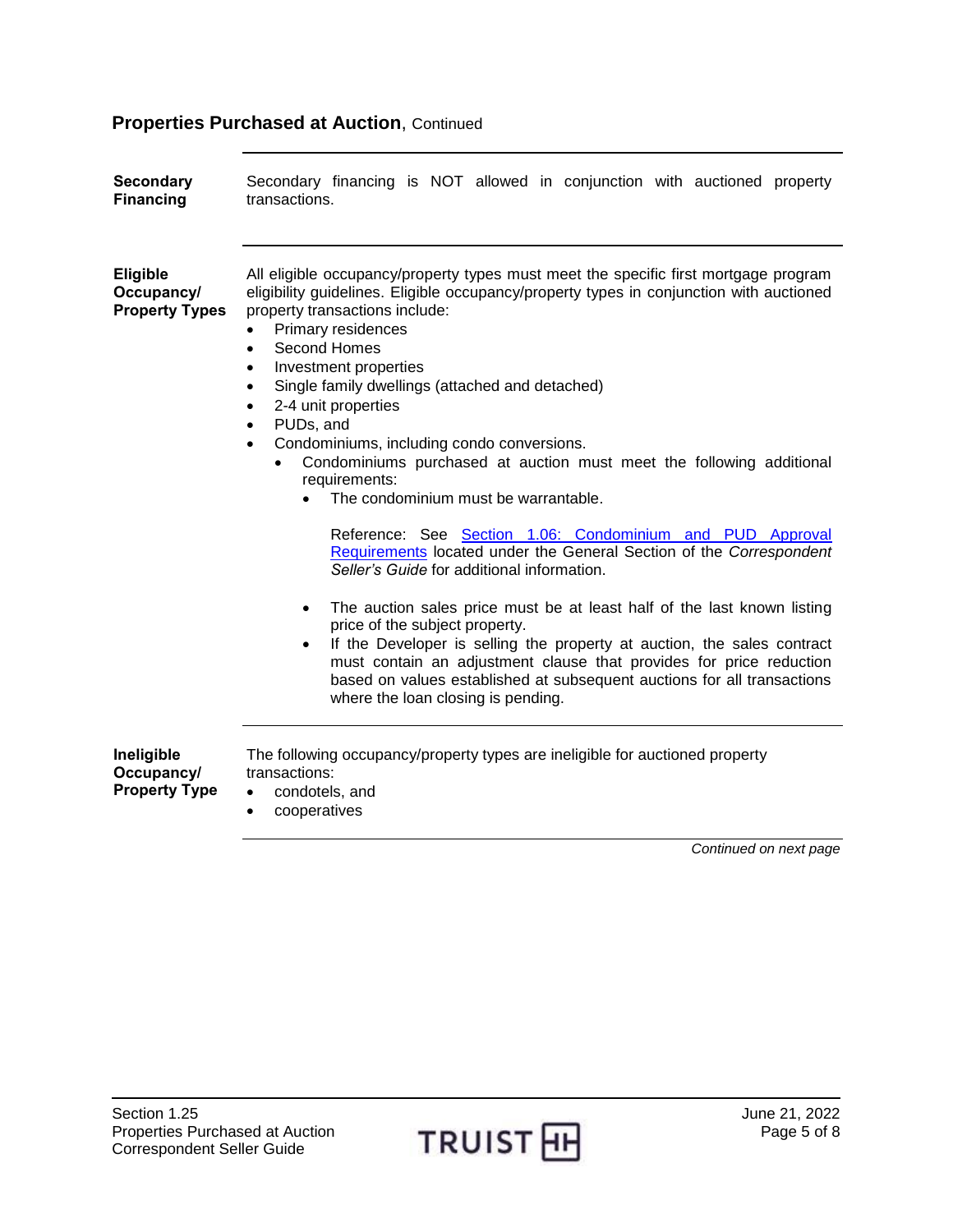<span id="page-5-0"></span>

| <b>Appraisal</b><br><b>Requirements</b>    | The following guidelines apply to properties purchased at auction for ALL eligible<br>loan programs including Agency, Agency Plus, and Agency Plus Select.<br>Obtain an appraisal per the applicable product description.<br>$\bullet$<br>The property must meet the specific first mortgage program guidelines regarding<br>$\bullet$<br>minimum property standards.<br>The appraiser must indicate the following conditions of the property:<br>$\bullet$<br>the property must be in livable condition (not subject to extensive renovations or<br>rehabilitation), and<br>utilities must be turned on and functioning.<br>The appraiser must notate if any comparables used were sold by the auction<br>$\bullet$<br>method.<br>The appraisal should not use ONLY comparables sold by the auction method.<br>$\bullet$<br>Mortgage Electronic Registration System (MERS) must be pulled on the subject<br>$\bullet$<br>property within 15 days of closing to verify history of ownership and document<br>lien activity against the subject property.<br>If MERS is not pulled within 15 days of closing, it must be pulled again prior to<br>$\bullet$<br>closing with satisfactory results.<br>The CoreLogic HistoryPro Report should be closely evaluated to determine<br>$\bullet$<br>market volatility and any trends on the subject property, such as flipping.<br>In the event of a foreclosure auction, be aware that CoreLogic could<br>Note:<br>potentially fire a "Prior 3 year Sale Gain" indicating an alert of a possible flip within<br>the last three (3) years because the property may have been deeded back to the<br>original mortgage company, then could be deeded to a trustee before the auction<br>takes place. In this situation, the flip alert should be acceptable.<br>Reference: See Section 1.07 Appraisal Guidelines of the Correspondent Seller<br>Guide for additional information concerning property flipping guidelines and general<br>appraisal requirements.<br><b>Notes:</b><br>All transactions involving auctioned properties are subject to Truist's Declining<br>Markets Guidelines. |
|--------------------------------------------|------------------------------------------------------------------------------------------------------------------------------------------------------------------------------------------------------------------------------------------------------------------------------------------------------------------------------------------------------------------------------------------------------------------------------------------------------------------------------------------------------------------------------------------------------------------------------------------------------------------------------------------------------------------------------------------------------------------------------------------------------------------------------------------------------------------------------------------------------------------------------------------------------------------------------------------------------------------------------------------------------------------------------------------------------------------------------------------------------------------------------------------------------------------------------------------------------------------------------------------------------------------------------------------------------------------------------------------------------------------------------------------------------------------------------------------------------------------------------------------------------------------------------------------------------------------------------------------------------------------------------------------------------------------------------------------------------------------------------------------------------------------------------------------------------------------------------------------------------------------------------------------------------------------------------------------------------------------------------------------------------------------------------------------------------------------------------------------------------------------------------------|
|                                            | A property shall be deemed to be located in a declining market if either of the<br>٠<br>following apply:<br>The appraiser marked the appraisal report that property values are declining or<br>referenced that values are declining in the appraisal comments, or<br>the <b>Declining Market Index</b> indicates a declining market.                                                                                                                                                                                                                                                                                                                                                                                                                                                                                                                                                                                                                                                                                                                                                                                                                                                                                                                                                                                                                                                                                                                                                                                                                                                                                                                                                                                                                                                                                                                                                                                                                                                                                                                                                                                               |
| <b>Cash Reserve</b><br><b>Requirements</b> | The borrower MUST meet the specific first mortgage program reserve<br>requirements following traditional underwriting (non-AUS) guidelines, regardless<br>if the transaction is processed through an AU system.<br>Loan programs that are only eligible for AUS processing will follow the cash<br>$\bullet$<br>reserve requirements as evidenced on the AUS findings/feedback.<br>Reference: See the applicable first mortgage program guidelines for cash reserve<br>requirements.                                                                                                                                                                                                                                                                                                                                                                                                                                                                                                                                                                                                                                                                                                                                                                                                                                                                                                                                                                                                                                                                                                                                                                                                                                                                                                                                                                                                                                                                                                                                                                                                                                               |

<span id="page-5-1"></span>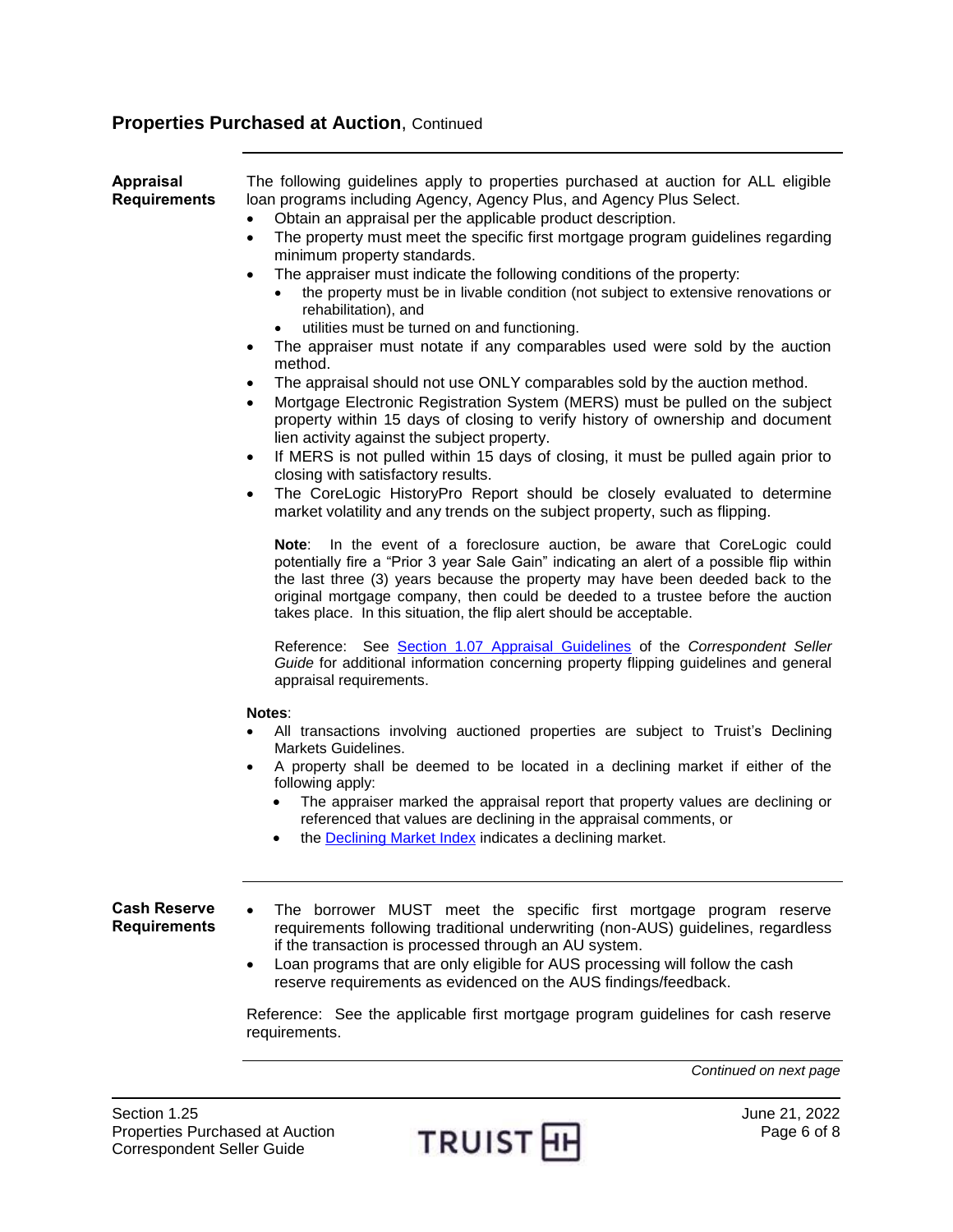<span id="page-6-1"></span><span id="page-6-0"></span>

| <b>Auction</b>                      | The auction company representing the subject property must be licensed, bonded<br>$\bullet$                                                                                                                        |
|-------------------------------------|--------------------------------------------------------------------------------------------------------------------------------------------------------------------------------------------------------------------|
| Company                             | and insured if required by state law.                                                                                                                                                                              |
| <b>Requirements</b>                 | A copy of the auctioneer's license and insurance documentation must be included<br>$\bullet$<br>in the loan file.                                                                                                  |
|                                     | In states where an auctioneer's license is not required, the auction company must<br>$\bullet$<br>meet the licensing requirements for real estate professionals in that state and<br>evidence must be in the file. |
|                                     | The auction company may NOT hold any funds in escrow on behalf of the<br>٠<br>borrower.                                                                                                                            |
|                                     |                                                                                                                                                                                                                    |
|                                     |                                                                                                                                                                                                                    |
| <b>Additional</b><br><b>Auction</b> | The auction company or auctioneer cannot have ownership interest in the subject<br>property,                                                                                                                       |
| Company                             | the seller may not work for the auction company, and<br>$\bullet$                                                                                                                                                  |
| <b>Guidelines</b>                   | the purchase contract must be reviewed and the requirements for all parties must<br>$\bullet$<br>be reasonable and in line with industry standards, including but not limited to:                                  |
|                                     | Services rendered and fees charged must be reasonable and standard for the<br>transaction.                                                                                                                         |
|                                     | If it is determined that fees and charges are NOT reasonable and standard, or<br>$\bullet$                                                                                                                         |
|                                     | If the Correspondent Client is not able to determine if the fees and charges<br>$\bullet$<br>are reasonable and standard,                                                                                          |
|                                     | The loan must be referred to an Underwriting Manager, for review.<br>$\bullet$                                                                                                                                     |
|                                     | If the fees and charges are not reasonable and standard, the loan is not<br>$\bullet$<br>eligible for financing at Truist                                                                                          |
|                                     | no price guarantee is allowed aside from establishment of a minimum bid or<br>$\bullet$<br>reserve price, and                                                                                                      |
|                                     | parties named on the contract must match supporting documentation such as<br>the appraisal, title, etc.                                                                                                            |